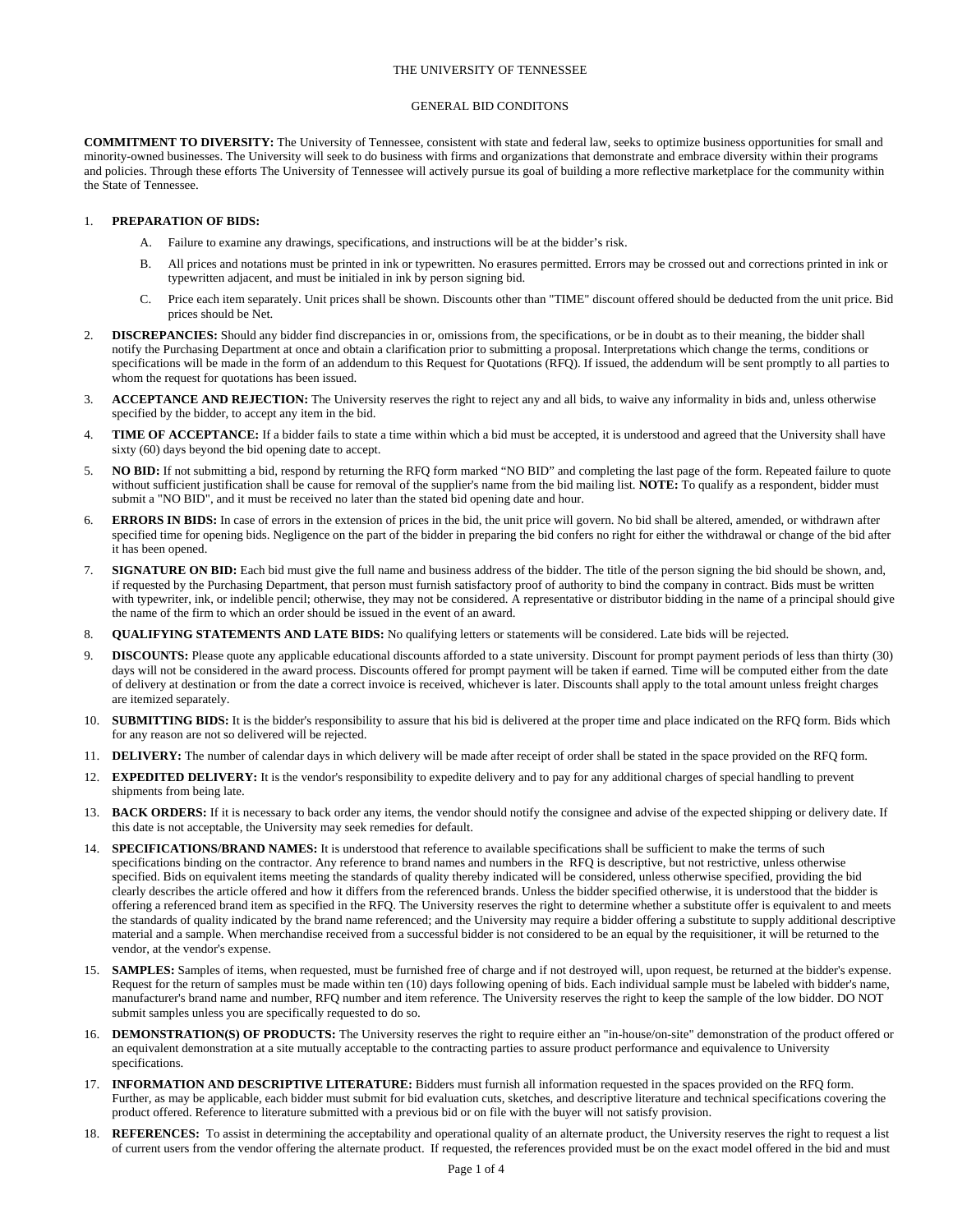be provided promptly. Failure to provide the necessary references upon request, or unsatisfactory references, may be considered sufficient grounds for rejecting the alternate product.

- 19. **FOB POINT:** All prices quoted are to be FOB delivered to The University of Tennessee location printed on the RFQ form (unless another FOB point is stated by the University). The successful bidder must assume all responsibility for damage in transit. Freight charges, if not included in the quoted price, must be itemized on the quotation and prepaid and added to the invoice.
- 20. **INTERPRETATIONS:** Any questions concerning conditions and specifications should be directed to the Purchasing Department in writing no later than five (5) days prior to the bid opening. Inquiries must reference the date of bid opening and RFQ number.
- 21. **CONFLICT OF INTEREST:** All bidders must disclose with their bid the name of any officer, director, or agent who is also an employee of the State of Tennessee, or any of its agencies (which includes The University of Tennessee). Further, all bidders must disclose the name of any State or University employee who owns, directly or indirectly, an interest in the bidder's firm or any of its branches. Bidding by State and University employees is prohibited.
- 22. **TAXES:** The University of Tennessee is exempt from federal excise taxes and from state sales taxes on purchases of tangible personal property. Copies of the appropriate exemption documentation will be provided upon request. Contractors are responsible for the payment of taxes on tangible personal property which they use in the completion of their contracts, for which sales taxes have not otherwise been paid, irrespective of who holds title to the property or for whom the work is done. Applicable taxes are to be itemized on invoices submitted for payment. BIDDERS ARE RESPONSIBLE FOR DETERMINING THE APPLICABILITY OF TAXES.
- 23. **SAFETY STANDARDS:** Unless otherwise stipulated in the RFQ, all manufactured items and fabricated assemblies shall comply with applicable requirements of Occupational Safety and Health Act and meet all applicable safety standards.
- 24. **UNDERWRITERS' LABORATORIES:** Unless otherwise stipulated in the RFQ, all biomedical or medical related products shall carry U.L. approval and reexamination listing where such has been established.
- 25. **DISPUTES:** In case of any doubt or differences of opinion as to the items to be furnished hereunder, the decision of the University shall be final and binding on both parties.
- 26. **COMPETITION:** The University of Tennessee is exempt from the provisions of the Robinson-Patman Act when it makes purchases for its own use.
- 27. **COMPARISON OF BIDS:** In comparing the bids and making awards, the University may consider such factors as relative quality and adaptability of equipment, supplies or services, the bidders' financial responsibility, skill, experience, record of integrity, ability to furnish repairs and maintenance service, the time of delivery or performance offered, and any other element or factor in addition to that of the bid price which would affect the final cost to the University and whether the bidder has complied with specifications.
- 28. **SEPARATE AWARDS:** Where an RFQ provides for award by item or groups of items, separate awards will not be made unless the Purchasing Department determines, in its discretion, that there are sufficient savings to justify separate and split awards.
- 29. **AWARDS:** Contracts and/or purchases will be made or entered into with a qualified and responsible bidder whose articles and/or services conform (considering quality and purpose or use) to the specifications, who can guarantee the delivery date specified in the invitation to bidders, who demonstrates apparent ability to perform the proposed contract, and whose bid constitutes the lowest net cost to the University. Unless the bidder specifies otherwise in his bid, the University may accept any item or group of items of any kind. The University reserves the right to modify or cancel in whole or in part in its RFQ.
- 30. **AWARD INFORMATION:** At the assigned date, sealed bids are publicly opened and recorded. The file becomes public record after the bid has been thoroughly evaluated and the award determined. The file may be reviewed at the Purchasing Department. A copy of the bid tabulation and result of any University of Tennessee bid will be furnished upon request and upon payment of costs for file retrieval, copying and postage.
- 31. **SERVICE AND WARRANTY:** Unless otherwise specified, the bidder shall define any warranty services and replacements that will be provided. Bidders shall explain on an attached sheet to what extent warranty and service facilities are provided. Any attempt to change, add, modify, or delete any warranty provision after the bid has been accepted, including by use of package labeling or inserts, will not be binding on the University unless it has so agreed in writing.
- 32. **DELIVERY TIME:** Time is of the essence. In the event delivery is not received within the time specified by the order, and the University has not otherwise extended the time for delivery in writing, the contractor/vendor may be held in default.
- 33. **MISDIRECTED SHIPMENTS:** Any costs incurred as a result of shipments being routed to a point other than the one specified on the purchase order shall be at shipper's expense.
- 34. **LOSS OR DAMAGE IN TRANSIT:** When shipping FOB University, delivery by a vendor to a common carrier does not constitute delivery to the University of Tennessee. Any claim for loss of damage incurred during delivery shall be between the vendor and the carrier. Title to the materials and supplies purchased hereunder shall pass directly from the vendor to the University at the FOB point shown, subject to the right of the University to reject upon inspection. The receiving department shall note all damages on the freight bill. The vendor shall make immediate replacement of the damaged merchandise or be subject to damages for breach of contract. If damage is to a small portion of a total shipment and the University will not be inconvenienced because of the shortage, the vendor may be permitted by the Purchasing Department to deduct the amount of damage or loss from his invoice, in lieu of replacement.
- 35. **CONDITION AND PACKAGING:** It is understood and agreed that any item offered or shipped as a result of this RFQ shall be new (current production model) at the time of this bid. All containers shall be suitable for storage or shipment, and all prices shall include standard commercial packaging.
- 36. **PACKING LIST:** A detailed packing list showing the purchase order number must accompany all shipments.
- 37. **INSPECTION:** All supplies purchased hereunder are subject to inspection and rejection upon receipt by the University, and rejected supplies may be returned at the vendor's expense. Transportation charges paid by the University's count shall be final and conclusive on all shipments not accompanied by a packing ticket. In addition to its right to return rejected supplies, in the event of delivery of supplies not in accordance with the requirements of this order, the University may notify the vendor of such damages or deficiencies, and if not repaired or corrected by the vendor within ten (10) days after receipt of such notice, or such additional time as may be mutually agreed to by the University and vendor, the University shall have the right to correct any damages, defects, insufficiencies or improprieties therein and do any other work necessary to put the supplies in condition for the use intended and the cost of such correction shall be deducted from monies due the vendor under this order.
- 38. **VARIATION IN QUANTITIES:** Unless otherwise specified, any variation in the quantities herein called for, not exceeding 5 percent, will be accepted as compliance with the order when caused by conditions of loading, shipping, packing or allowances in manufacturing processes, and payments shall be adjusted accordingly.
- 39. **IDENTIFICATION OF ORDER:** The purchase order number must appear on all invoices, correspondence, containers, shipping papers, and packing lists.
- 40. **CORRESPONDENCE:** All correspondence pertaining to any subsequent order must be addressed to the University of Tennessee Purchasing Department location indicated on the RFQ form.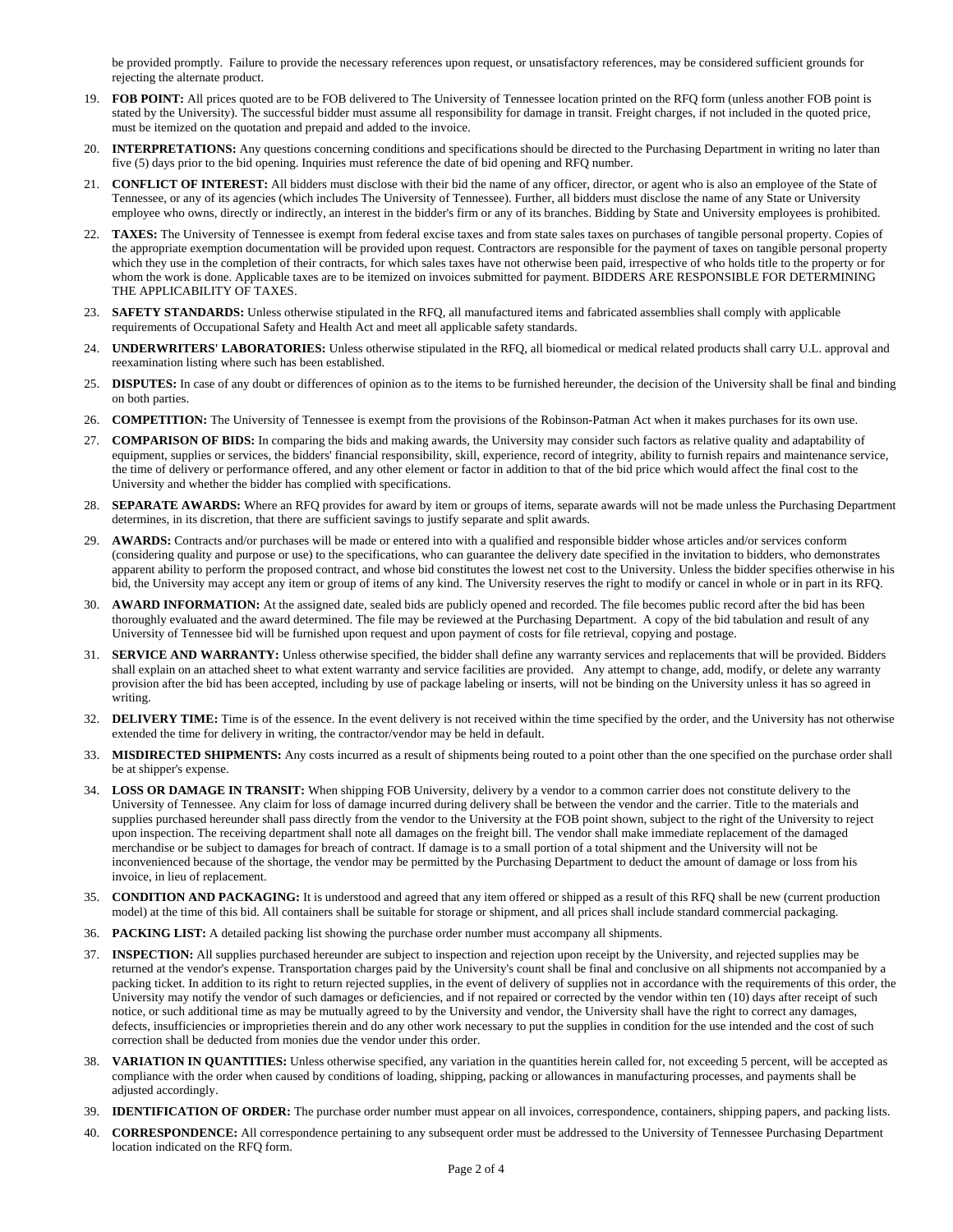41. **INVOICING AND PAYMENT:** The University initiates payment for materials or services upon receipt of all goods and services and receipt of an original, itemized invoice that reflects accurate contract prices. An appropriate invoice references the Purchase Order number and includes an itemized listing of the goods and/or services provided, category subtotal(s) and total cost. Invoices failing to meet this requirement may cause delay in payment or rejection of the invoice.

# 42. **BILLING INSTRUCTIONS:**

- A. Invoice in duplicate within five (5) days after shipment of material or performance of services. (Additional copies of the invoice may be requested on occasion. If more copies are requested, this will be specifically stated on the face of the order.)
- B. MAIL YOUR INVOICE(S) TO THE "BILL TO" ADDRESS SHOWN ON THE ORDER. (Occasionally a different mailing address may be requested. If a different mailing address for the invoice(s) is requested, this will be stated on the face of the order.)
- C. Delivery tickets and invoices must show the Purchase Order number and must show car number when carload shipment is made.
- D. Render separate invoices in duplicate, unless otherwise requested, for EACH and EVERY shipment and render invoices for returnable containers, stating terms and conditions for return thereof.
- 43. **ASSIGNMENT:** Any Purchase Order issued pursuant to this RFQ and the monies which may become due hereunder are not assignable except with the prior written approval of the authorized representative of the University.
- 44. **CHANGES:** The University may at any time by written instructions make changes, within the general scope of any subsequent order, in any one or more of the following: 1) Quantity or specifications; 2) Method of shipment or packing; and 3) Place of delivery. If any such change causes an increase or decrease in the cost of, or the time required for, performance of the order, an equitable adjustment shall be made in the order price or delivery schedule, or both, and the order, shall be modified in writing accordingly. Any claim by the vendor for adjustment under this paragraph must be asserted within thirty (30) days from the date of receipt by the vendor of the notification of the change; provided, however, that the University, if it decides that the facts justify such action, may receive and act upon any claim asserted at any time prior to final payment under the order.

Except as otherwise provided, no attempt by either party to waive, change, delete, add or otherwise alter any term or condition of the order shall be effective unless and until it is agreed to in writing by both parties.

- 45. **CONTROLLING DOCUMENTS:** Compliance with the University's purchase order will be subject to all terms and conditions which comprise the University's General and Special Bid Conditions, if any, unless an exception is taken by the bidder to which the University has concurred in writing.
- 46. **DEFAULT OF CONTRACTOR:** In case of default of the contractor, the University reserves the right to procure the articles or services from other sources and hold the contractor responsible for any excess costs incurred in remedying such default, including a reasonable attorney's fee.
- 47. **CANCELLATION OF ORDER:** The University reserves the right to cancel the order or any part hereof without penalty, if the vendor fails to comply with the terms and conditions of this transaction, or fails to make shipment within the time agreed upon, except for causes beyond the vendor's control.
- 48. **GOVERNMENTAL RESTRICTIONS:** In the event any governmental restrictions may be imposed which would necessitate alteration of the material, quality workmanship or performance of the items offered on this RFQ prior to their delivery, it shall be the responsibility of the successful bidder to notify the Purchasing Department at once, indicating in his letter the specific regulation which required an alteration. The University reserves the right to accept any such alteration, including any price adjustments occasioned thereby, or to cancel the order at no expense to the University.
- 49. **LEGAL REQUIREMENTS:** The successful bidder shall be responsible for compliance with all federal, state and local laws, ordinances, rules and regulations that in any manner affect the items covered herein. Lack of knowledge by the bidder will in no way be a cause for relief from responsibility for their bid.
- 50. **LIABILITY:** The supplier shall hold and save the University, its officers, agents, and employees harmless from any claims, damages and actions of any nature arising from the use of any materials, goods or services furnished by the supplier, provided that such liability is not attributable to negligence on the part of the user or failure of the user to use the item in the manner outlined by the supplier in descriptive literature or specification submitted with the supplier's bid.
- 51. **PATENTS AND ROYALTIES:** The bidder, without exception, shall indemnify and save harmless the University and its employees for liability of any nature or kind, including cost and expenses for or on account of any copyrighted, patented , or unpatented invention, process, or article manufactured or used in the performance of the contract, including its use by the University. If the bidder uses any design, device, or materials, covered by letters patent or copyright, it is mutually agreed and understood without exception that the bid prices shall include all royalties or cost arising from the use of such design, device, or materials in any way involved in the work.
- 52. **ADVERTISING:** In submitting a bid, bidder agrees not to use the results there from as a part of any commercial advertising.
- 53. **INDICIA LICENSING:** All products bearing a University of Tennessee indicia must be fully licensed by the University of Tennessee Office of Trademark Licensing.
- 54. **VENDOR INDEMNIFICATION:** The University will not enter into any contract which contains a clause requiring the University to indemnify or hold harmless any party. Any liability of the University will be limited to the terms and limits of the Tennessee Claims Commission Act.
- 55. **LIMITATION OF REMEDIES:** The University will not enter into any contract which contains a clause limiting its remedies against any party. Any exception will be only to the extent permitted by Tennessee law.
- 56. **APPLICABILITY OF PROVISIONS:** Notwithstanding anything in these conditions or other applicable conditions to the contrary, any provision(s) will not apply to the extent it is (they are) finally determined by a court of competent jurisdiction, including appellate review if pursued, to violate the laws or constitution of the State of Tennessee. Such determination shall not affect the validity of the remainder of the contract.
- 57. **EQUAL EMPLOYMENT OPPORTUNITY:** When awarded, this quotation is subject to provisions of Title 7 of the Civil Rights Act of 1964 and parts II, III, and IV of the Executive Order 11246, dated September 4, 1965. In connection with the execution of the contract, the contractor shall not discriminate against any employee or applicant for employment because of race, religion, color, sex, or national origin. The contractor shall take affirmative action to insure that applicants are employed, and that employees are treated during their employment, without regard to their race, religion, color, sex, or national origin. Such action shall include, but not be limited to, the following: employment, upgrading, demotion or transfer; recruitment or recruitment advertising; layoff or termination; rates of pay, or other forms of compensation; and selection for training including apprenticeship.
- 58. **AFFIRMATIVE ACTION CLAUSE CONCERNING EMPLOYMENT FOR THE DISABLED:** By accepting this order (if it exceeds \$2500) the contractor agrees that he/she will not discriminate against any employee or applicant for employment because of disabilities with regard to any position for